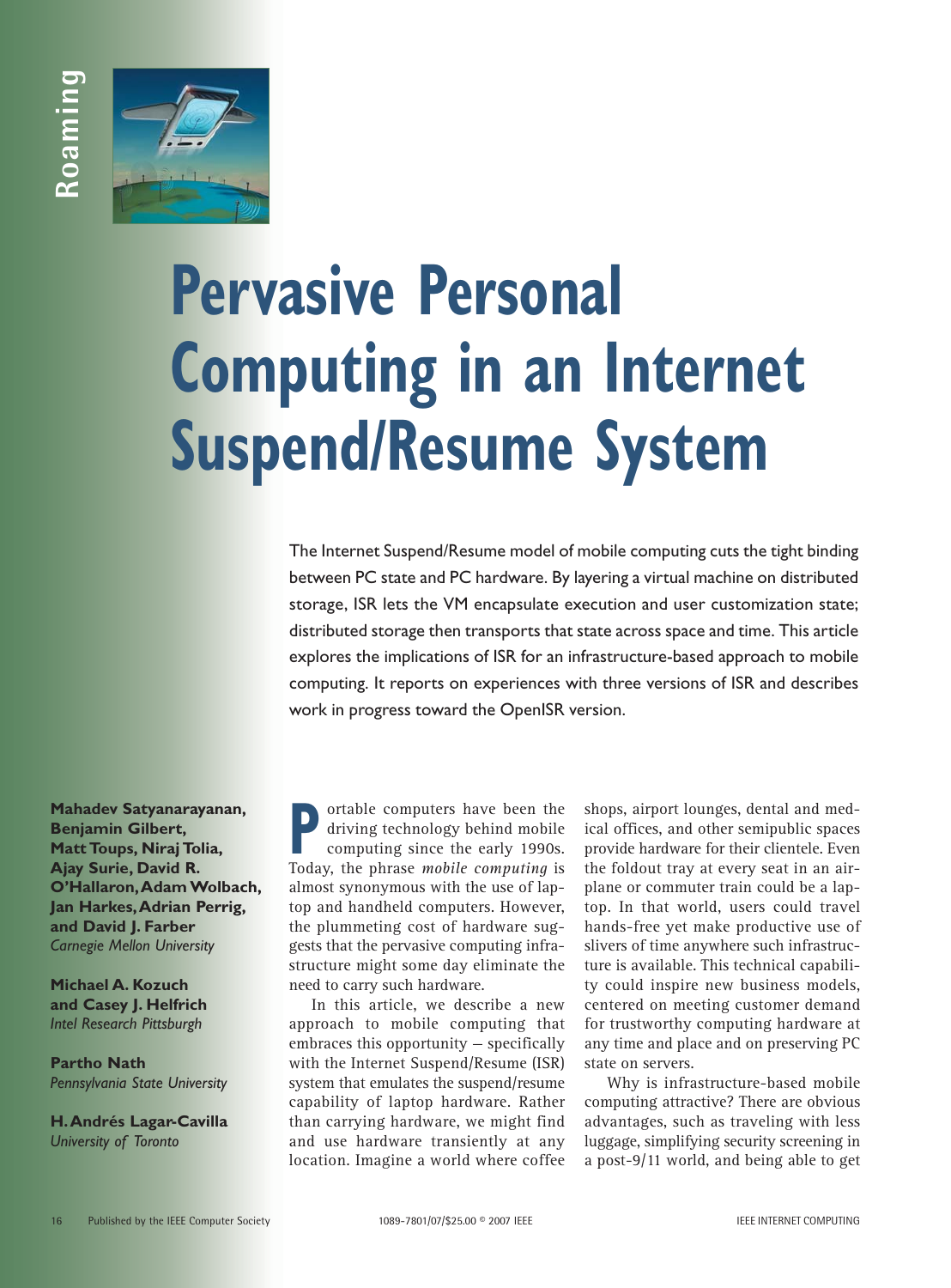## **Think Wallet, Not Swiss Army Knife**

The Internet Suspend/Resume (ISR)<br>system offers a fundamentally different way of thinking about mobile computing and about the resources that we need to carry. The current design philosophy for mobile devices resembles a Swiss Army knife approach: cram as much functionality as possible into a single device. Unfortunately, as anyone who has used a Swiss Army knife knows, its value as survival gear is much higher than its value in everyday use. If you are stranded far from civilization, the many functions of a Swiss Army knife (such as knife, fork, can opener, corkscrew, screw driver, tooth pick, and so on) can be a life saver. But each function is suboptimally implemented relative to a full-sized implementation. For example, you would much rather use a full-sized screw driver, if available, than the small, hard-to-use one in a Swiss Army knife. The same logic applies to that device's other functions.

Contrast this with the different design philosophy of a wallet. Virtually every adult carries a wallet. The contents vary, but they typically include things like cash, credit cards, ID cards, and so on. Far from civilization, a wallet is useless. You might die of starvation or thirst in the wilderness even with a fat wallet; a Swiss Army knife would be much more useful in those circumstances. In the context of civilization, however, a wallet is more useful. With cash or a credit card, you can obtain anything you need, when and where you need it.

Thus, we can view a wallet as a device that helps transform generic infrastructure into highly personalized services. This observation leads to a different design philosophy for mobile devices. Rather than cramming direct functionality into the device, we put indirect functionality in it. This indirect functionality leverages the external environment to provide direct functionality on demand. Carrying a Trust-Sniffer device integrated with USB storage for look-aside caching brings us close to the model of carrying a wallet rather than a Swiss Army knife. Such a device could even be the size of a credit card and fit into your wallet!

work done at unexpected times and locations even if you didn't have the foresight to bring your laptop. More fundamentally, infrastructure-based mobile computing can liberate us from the rigid design constraints of portable hardware. For a given cost and level of technology, considerations of weight, power, size, and ergonomics exact a penalty in attributes such as processor speed, memory size, and disk capacity. Although mobile elements will improve in absolute ability, they will always be resource-poor relative to static elements of the same vintage. Furthermore, the dependence on a finite energy source and the need to monitor remaining energy is an ongoing distraction for mobile users.

### **Liberating Personal Computing**

The world we envision will retain the user customization aspect of personal computing. However, computers themselves will become a ubiquitous resource, much like light at the flip of a switch, water from a faucet, or the air we breathe. (See the "Think Wallet, Not Swiss Army Knife" sidebar for an extended discussion of this idea.) On demand, any Internet-connected computer could temporarily become your personal computer. Any machine will be able to acquire a user's unique customization and state from a server. When a user is done, his or her modified state is erased from that machine and returned to the server. Loss, theft, or destruction of the machine will become only a minor inconvenience, not a catastrophic event.

To attain this vision, we need to solve at least three difficult technical problems:

- *Provide efficient on-demand access to a user's entire personal computing environment.* Today, users who carry a portable computer are assured of seeing exactly the same set of personal files, operating system, customizations, and so on everywhere they go. Precise and complete recreation of this familiar context is the key to low user distraction in any future mobile computing model. Just providing access to a user's personal files or to application customizations won't suffice.
	- *Ensure resilience to Internet vagaries.* Today, users working with local data on portable computers are unaffected by network quality. They aren't impacted by unpredictable bandwidth and latency or by occasional failures. This defines the standard against which consumers will judge new models of mobile computing. Users must perceive crisp, stable, interactive performance even under conditions of high network latency and network congestion. The building blocks of modern-day user interfaces such as scrolling, highlighting, and popup menus all assume a tight feedback loop between users and their applications. Only a thick-client solution, in which the application executes close to the user, can support this tight feedback loop when network connectivity is poor.<sup>1</sup> In the extreme case of network discon-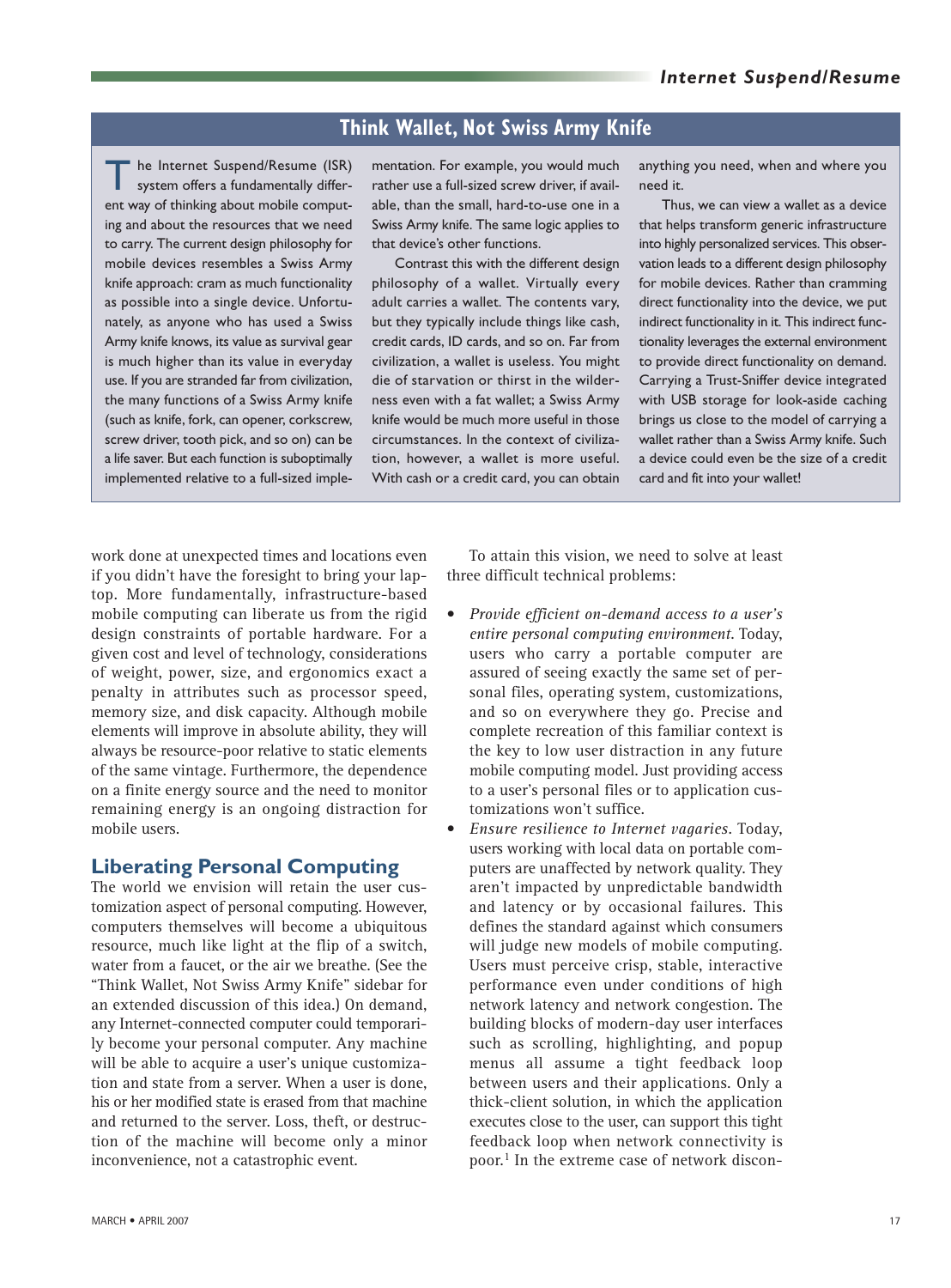### *Roaming*



*Figure 1. Modular structure of an Internet Suspend/Resume (ISR) client.*

nection, the user should still be able to continue working. This challenging requirement precludes a range of thin-client solutions such as Sun Ray,<sup>2</sup> Virtual Network Computing (VNC),<sup>3</sup> and AJAX-based applications<sup>4</sup> that execute on a remote computing server.

• *Establish trust in unmanaged hardware for transient use.* Today, when users sit down to use a computer in their office or home, they implicitly assume that their machine hasn't been tampered with and that no malware such as a keystroke logger has been installed. This is a reasonable assumption due to restricted physical access to the machine. The same assumption applies to a portable computer that the user physically safeguards at all times. If transient use of hardware is to become commonplace, users must be able to quickly establish a similar level of confidence in hardware that they don't own or manage.

Since 2001, we've been exploring solutions to these problems in the context of ISR. As its name suggests, ISR emulates the suspend/resume capability of laptop hardware. Applications and operating systems today already support this wellunderstood metaphor. The difference is, of course, that ISR lets you suspend on one machine and seamlessly resume on another. We have built three experimental versions of ISR (ISR-1, ISR-2, and ISR-3) and have gained small-scale deployment experience with ISR-3. Based on our implementation and usage experience, we're working toward a new version of ISR, which we call OpenISR.

### **ISR Architecture**

ISR builds on two technologies that have matured in the past few years. Specifically, it layers virtual machine technology on distributed storage technology. Each VM encapsulates a distinct execution and user-customization state that we call a *parcel*. The distributed storage layer transports a parcel across space (from suspend site to resume site) and time (from suspend instant to resume instant). Users can own multiple parcels, just as they can own multiple machines with different operating systems or application suites.

Figure 1 shows an ISR client machine's logical structure. This structure has remained invariant across the many different ISR versions, although the components implementing each layer have changed over time. For example, the virtual machine monitor (VMM) was VMware<sup>5</sup> in early versions of ISR but now can be VMware, KVM, or Xen.<sup>6</sup> These VMMs support a mode in which a local disk partition holds the VM state. By intercepting disk I/O references from the VMM to this disk partition, the ISR layer can transparently redirect the references to distributed storage.

As Figure 1 shows, the ISR client software encrypts data from a parcel before handing it to the distributed storage layer. Neither servers nor persistent client caches used by the distributed storage mechanism contain any unencrypted user state. Compromised storage servers can, at worst, result in a denial of service. Compromise of a client after a user suspends can, at worst, prevent the updated VM state from being propagated to servers, also resulting in denial of service. Even in these situations, ISR preserves the privacy and integrity of user parcels.

The highly asymmetric separation of concerns made possible by a distributed storage system reduces the skill level needed to manage ISR sites. Little skill is needed to maintain client machines or to deploy new ones. System administration tasks that require expertise (such as backup, restoration, load balancing, and adding new users) are concentrated on a few remotely located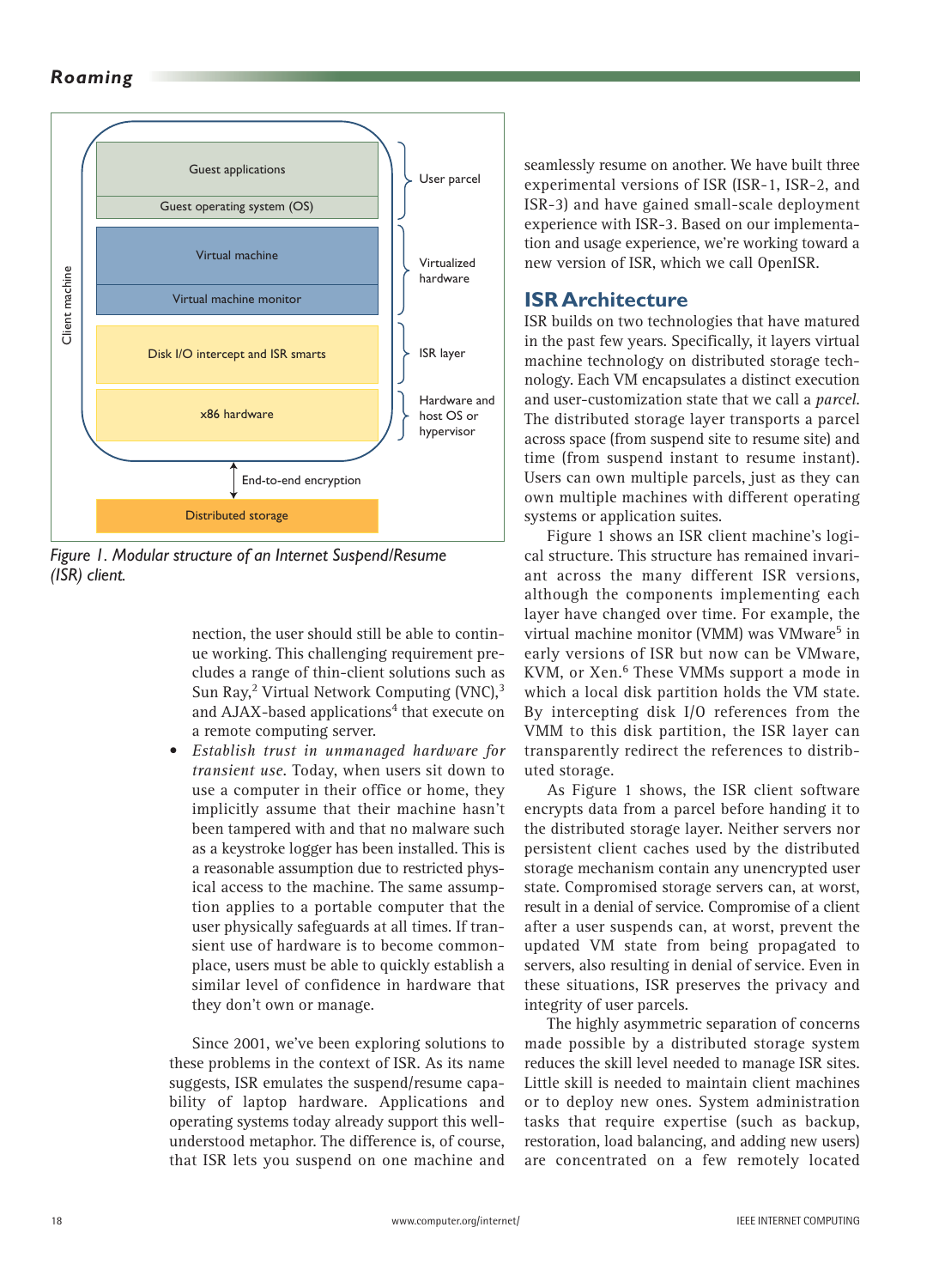### *Internet Suspend/Resume*

servers administered by a small professional staff. We expect that server hardware and the professional staff that will administer it will often be dedicated to a specific organization such as a company, university, or ISP. Because ISR users belonging to many different organizations are likely to visit locations such as coffee shops and doctors' offices, domain-bridging mechanisms such as AFS cells<sup>7</sup> or Kerberos realms<sup>8</sup> will be valuable. Figure 2 illustrates how we might organize an ISR deployment.

### **ISR-1**

ISR-1 was a proof-of-concept implementation that used NFSv3 as the distributed storage layer and VMware Workstation 3.0 on a Linux host as the VMM. The ISR layer implemented a trivial copyin/ copyout of the entire VM state between file servers and the local disk. By the end of 2001, ISR-1 had confirmed that layering a VM on distributed storage could yield functionally seamless suspend and resume capability.<sup>9</sup> At the same time, measurements of the prototype exposed the need for a more sophisticated implementation to achieve acceptable performance.

For a user parcel configured with 128 Mbytes of main memory and a 2-Gbyte virtual disk, suspend and resume operations took roughly two minutes each on a 100 Mbits per second (Mbps) Ethernet. Although this might be tolerable for some usage models, it's much longer than modern laptops' typical suspend/resume times. Furthermore, using NFS meant that the prototype was acutely sensitive to network quality.

In spite of its shortcomings, even this simple prototype gave us useful insight into user expectations regarding suspend and resume. We realized that users perceive resume latency more acutely than suspend latency because the suspend operation can be asynchronous. Users can depart immediately after initiating suspend, for example, and let the operation complete while they're traveling. This led us to use simple file compression to shorten resume latency at the cost of increased suspend latency.

### **ISR-2**

Encouraged by the results from ISR-1, we built a new implementation, ISR-2, and used it from early 2002 until late 2004 to explore ISR performance trade-offs.<sup>10,11</sup> This version of ISR had much improved performance relative to ISR-1. It also



*Figure 2. A hypothetical multiorganization Internet Suspend/ Resume deployment.*

supported disconnected and weakly connected operation and enabled use of portable storage devices for accelerating VM state transfers.

In terms of the layers in Figure 1, the VMM layer continued to be the VMware Workstation 3.0 on a Linux host. However, the distributed storage layer in ISR-2 was the Coda File System<sup>12</sup> rather than NFS. We implemented the ISR layer in two parts. One part was a loadable kernel module called Fauxide that served as the device driver for a pseudodevice. We configured VMware to use this pseudodevice for the VM state. Fauxide redirected VMware requests to this pseudodevice to a userlevel process called *Vulpes*, which was the ISR layer's second component. Vulpes implemented the VM state-transfer policy, the VM state's mapping to a directory tree of 256-Kbyte files in Coda, and hoarding control for these files.

Because Vulpes was outside the kernel and fully under our control, it was easy to experiment with a range of VM state-transfer policies. From a user's viewpoint, two questions frame ISR's key performance metrics. The first metric is *resume latency*: how soon can I begin working after resume? The second metric is *slowdown*: how sluggish is work after I resume? An ideal ISR implementation would have zero resume latency and zero slowdown. In practice, there are trade-offs between the two because policies that shrink one might increase the other.

Our results showed that a *pure demand–fetch policy* could yield resume latency as low as 14 seconds on a 100 Mbps local area network (LAN) for a modestly configured VM. Such a policy fetches only the minimal state needed for resume and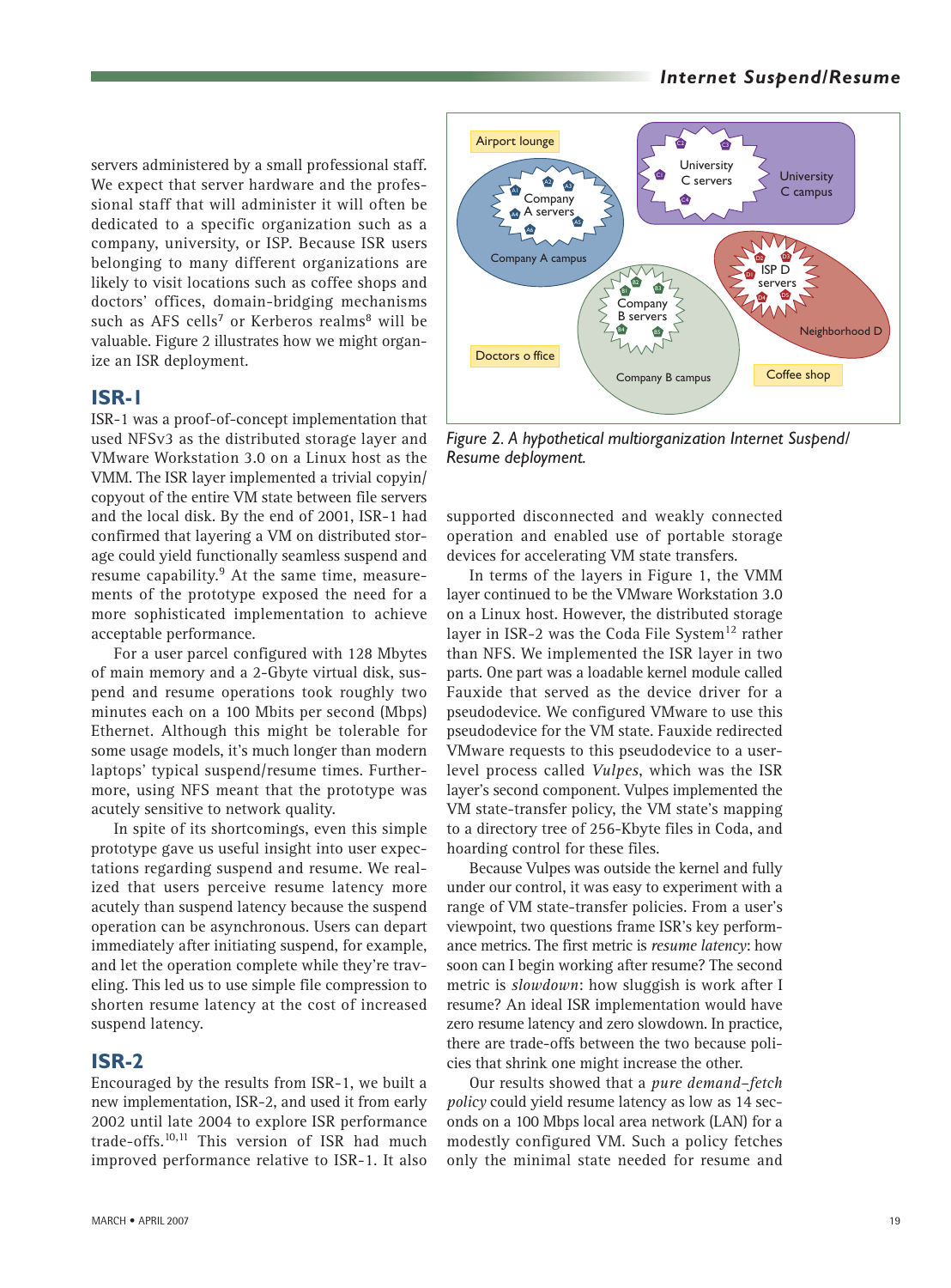obtains the rest on demand as execution proceeds. We measured slowdown to be roughly 8 percent, at 100 Mbps. Network bandwidth was a critical factor in determining both resume latency and slowdown, rendering this policy unusable below approximately 10 Mbps.

Our results also showed that a *fully proactive policy* was usable even at dialup speeds. This policy exploits advance knowledge of the resume site to overlap VM state transfer with user travel time from the suspend to resume site. The advance knowledge might be trivially available in some situations, such as ISR being used between home and work. We measured resume latencies of approximately 10 seconds at all bandwidths, with virtually no observable slowdown at any bandwidth. Of course, this policy is only feasible when travel time exceeds VM state transfer time. In our experiments, this ranged between 45 seconds on a 100 Mbps network and 14 minutes at a DSL or cable modem speed of 1 Mbps. The latter figure hints at deployment feasibility even today because many commutes are longer than 14 minutes in major cities.

Our results also showed the considerable value of using portable storage to accelerate VM state transfers. Although our discussion of ISR until this point has emphasized its hands-free or carrynothing aspect, we expect that users might be willing to carry something small and unobtrusive if it would enhance their ISR usage experience. Today, USB and Firewire storage devices in the form of storage key chains or microdrives are widely available. By serving as a local source of critical data, such a device could improve ISR performance at sites with poor network connectivity.

Our approach to integrating portable storage with distributed storage is called *lookaside caching*. (See an earlier work for full details.<sup>13</sup>) The essence of lookaside caching is to treat data on a portable storage device only as a hint, not as the authoritative version of that data. Before using the data, an ISR client compares the cryptographic hash to that provided by the server for the authoritative version. If the hashes match, the client can use a copy operation from the portable storage device instead of a fetch operation from the server over a slow network. Lookaside caching is thus an idiot-proof approach to using portable storage for ISR. If users forget to update the device at suspend, or if they absentmindedly pick up the wrong device for travel, there's no danger of using an

incorrect VM state. The only consequence is a large resume latency and slowdown at sites with poor Internet connectivity. This contrasts with approaches such as SoulPad,<sup>14</sup> in which portable storage is assumed to contain a VM's authoritative state. Our measurements confirmed that lookaside caching can yield usable resume latencies and slowdowns at bandwidths down to 1 Mbps. (Full details of experimental results with ISR-2 are available elsewhere.<sup>11</sup>)

### **ISR-3**

In late 2004, we turned our attention to a realworld deployment of ISR with the goal of gaining usage experience with this new paradigm. This required us to create a new version of ISR that paid careful attention to the logistics of deployment. ISR-3<sup>15</sup> subsumes much of ISR-2's code and functionality but offers simpler installation and usage as well as greater flexibility in system configuration.

A major change in this version is that Coda is only one of many possible mechanisms that we can use for the distributed storage layer. ISR-3's structure makes it easy to replace Coda with alternatives, such as OpenAFS or Lustre,<sup>16</sup> or to use a built-in storage layer based on HTTP and Secure Socket Shell (SSH). Relative to ISR-2, the ISR layer's Fauxide component is unchanged, but we substantially modified the Vulpes component. We also upgraded the VMM to VMware Workstation 4.5.

A pilot deployment of ISR began in January 2005 and continued until mid-2006. At its peak, the ISR user population spanned 23 active users made up of Carnegie Mellon students and staff. We gave users the choice of a Windows XP parcel, a Linux parcel, or both. During the course of the pilot, users performed numerous check-in operations, eventually creating 817 distinct parcel versions. In August 2005, after seven months of continuous deployment, we took a snapshot of the memory and disk images of these parcel versions and analyzed it in detail.

A previous paper $17$  reports on empirical data from this deployment, but we can summarize the highlights here. A question of particular interest to us is the effectiveness of *content addressable storage* (CAS) in reducing the storage requirements on ISR servers to retain multiple suspend images of each parcel. Such retention can be valuable, for example, in letting users easily roll back their execution states to a point before some nasty event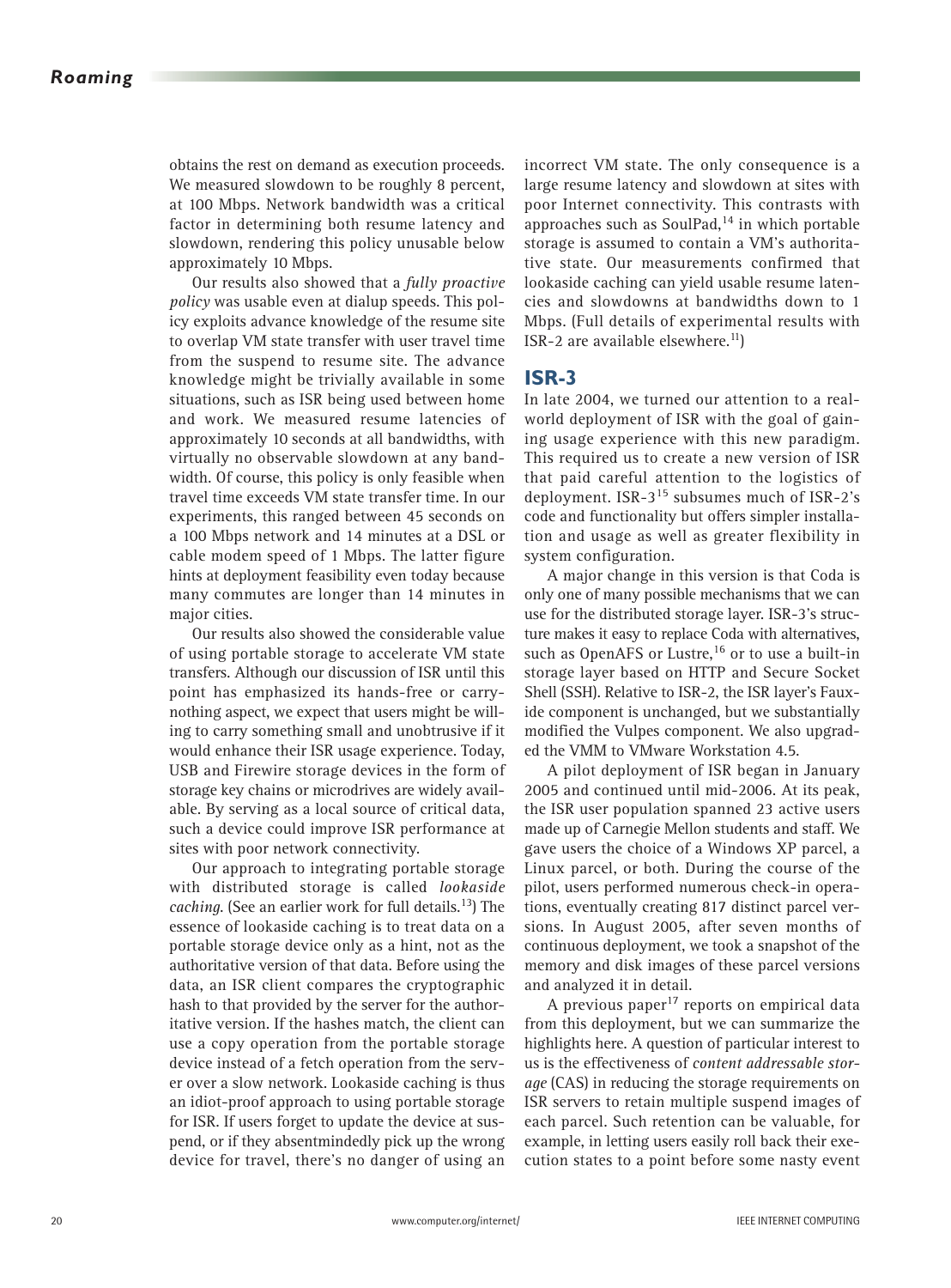such as a virus infection. Because substantial similarity exists between a parcel's successive suspend images, there's potential for reducing the total storage requirements of *N* images to much less than  $(N \times a)$  verage parcel size). Only empirical data from real use can provide realistic estimates of these savings.

Our study yielded the surprising result that we should store the VM state on servers at much finer granularity (4 to 16 Kbytes) rather than the larger granularities (128 to 256 Kbytes) that we had used in ISR-2 and ISR-3. Our original choice of granularity was based on the trade-off between increased metadata size and an improved cache hit ratio resulting from fine granularity.<sup>11</sup> Including CAS in the trade-off space produces a very different result: the benefit from improved similarity across parcel images outweighs the metadata overhead of finer granularity.

At a 4-Kbyte granularity, our results show that using CAS could reduce server storage requirements by approximately 60 percent relative to a simple block-based differencing policy. The corresponding network bandwidth savings is 70 percent. Our results also quantify the trade-off between privacy and exploiting similarity across user parcels. If the encryption-key management policy allows servers to detect similarity across user parcels, the storage and network bandwidth savings are higher — 80 percent each, relative to a block-based similarity-detection policy.

### **The OpenISR Version**

Based on our experience and insights from previous versions of ISR and from our related work on transparently morphing between thick- and thinclient modes of execution, $18$  we've begun implementing the OpenISR version of ISR. In addition to extensive use of CAS, several key ideas distinguish this version from its predecessors.

### **VMM Agnosticism**

The past few years have seen an explosion of VMMs for the Intel x86 hardware. Examples include VMware Workstation, VMware ESX, Xen, KVM, Microsoft Virtual Server, and Parallels Workstation. To give users the greatest freedom in choice of resume site, ISR should place the fewest possible constraints on the site configuration. In particular, it should let resume occur on any x86 machine with a VMM, even if that VMM is different from the one at the most recent suspend site.

We refer to this property as *VMM agnosticism*. To achieve this, we store a parcel's virtual disk components in a VMM-independent format on servers. Only the memory image is in a VMM-specific format. If a mismatch occurs between the VMM types of the suspend and resume sites, we treat this as an ISR exception.

We're exploring several approaches to handling this exception. For example, one approach is to transform the memory image's format. Another is to convert the resume operation into a reboot operation, after user warning and approval.

### **Transient Thin-Client Mode**

The time to transfer a suspended VM's memory image is a lower bound on resume latency in ISR-2 and ISR-3. Even with a pure demand–fetch policy for the disk image, the state corresponding to

# **We envision a usage model in which ISR is responsible for instantiating a user's customized operating system and applications on demand.**

a VM's entire physical memory must be available at the resume site before execution begins. This limits the usefulness of ISR for transient use at locations such as a coffee shop or doctor's office, where a user might only have a few minutes to spare. To overcome this limitation, we're building on techniques that we've developed to transparently morph between thin- and thick-client execution modes.

Our work to date has confirmed the feasibility of using VMs as the basis of morphing between thin-client execution during the resource-intensive computational phases of an application and thickclient execution during its interaction-intensive phases. We plan to exploit this capability to achieve the lowest possible resume latency. Upon resume, execution begins in thin-client mode. During an initial brief period of user interaction, sufficient VM state is transferred in the background to switch to thick-client mode with a demand– fetch policy. For some extremely brief sessions, the user might suspend before execution switches to thick-client mode.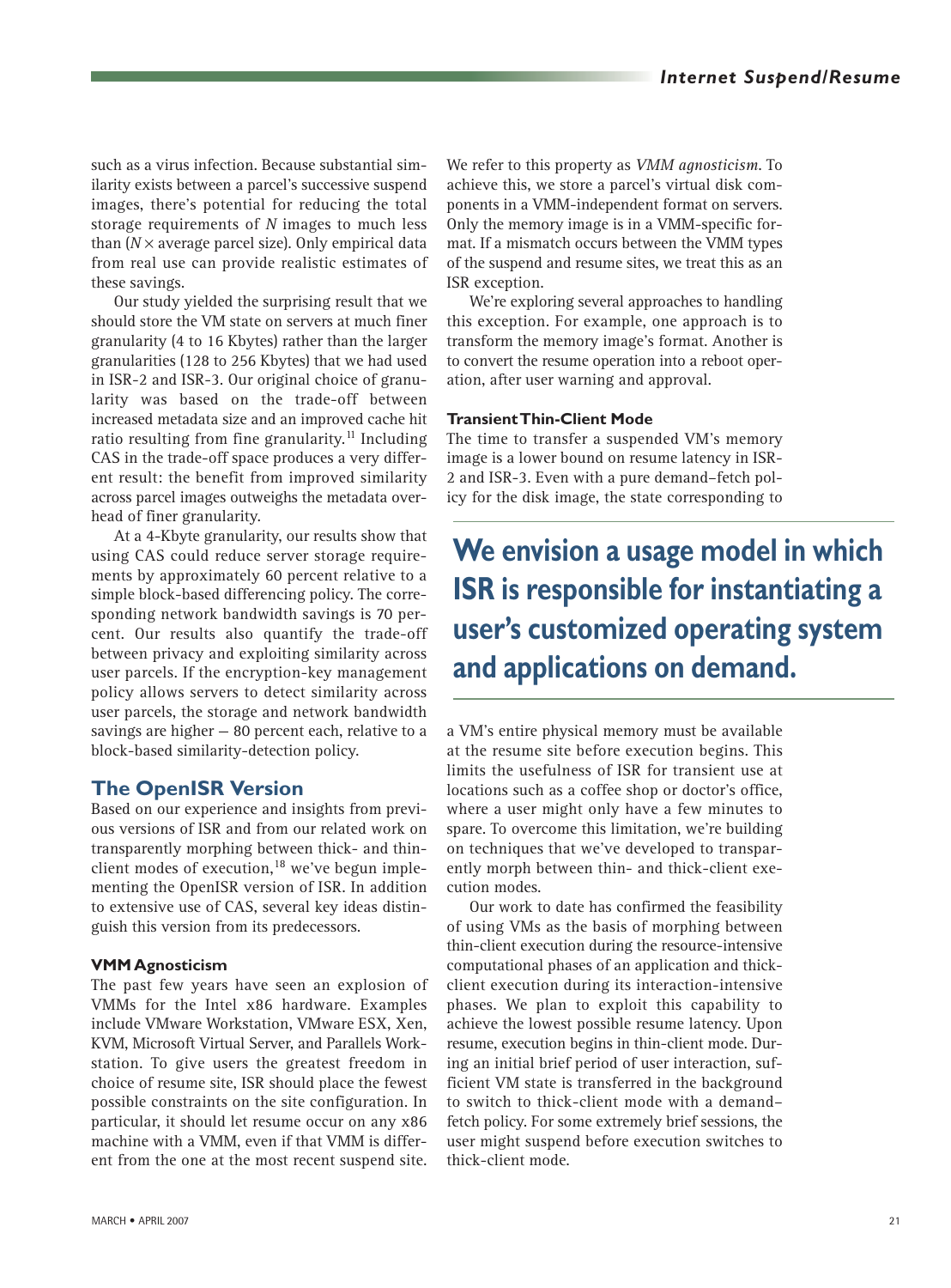### **Guest-Aware Migration**

In all previous ISR versions, we treated the guest operating system as a black box. This has the attractive property that no modifications are needed to the guest or to applications running on it. ISR can therefore be used with proprietary operating systems such as Windows XP and proprietary applications such as the Microsoft Office suite. However, this black-box approach also implies that ISR can't exploit knowledge the guest operating system possesses.

Consider the guest operating system's virtual memory manager shortly before a suspend operation. If virtual memory is working well, the current working set would be in physical memory and an internal data structure approximating least recently used (LRU) would be tracking the working set. That data structure contains precious

# **The virtual disk doesn't have to … hold all of a user's files; it only has to be large enough for a Coda cache that can hold the working set of those files.**

knowledge that ISR could use for prefetching a VM state at resume. ISR could lower resume latency by using a demand–fetch policy for VM state, augmented with asynchronous background prefetching. Alternatively, ISR could fetch the entire working set before allowing user interaction. Except in pathological situations, prefetching based on accurate knowledge of the working set will typically yield much smaller slowdown than a pure demand–fetch policy.

We refer to ISR implemented with help from the guest operating system as a *guest-aware implementation*. The virtual memory example we just gave is only one of many guest-aware mechanisms that we're exploring. The concept of *paravirtualization* (requiring a small amount of low-level modifications to guest operating systems) in VMMs like Xen anticipates the notion of seeking guest assistance rather than requiring total transparency.

### **Cross-Parcel Data Sharing**

Until now, our focus in ISR has been to recreate the PC user experience, including extensive use of

the local disk to store user files. A consequence of this tight emulation of the PC usage model is the absence of support for data sharing across users and even by a single user across parcels. As we move to OpenISR, we're exploring usage models that simplify data sharing. Our approach is to use Coda in the guest operating system as the datasharing mechanism. This is in contrast to how we used Coda in ISR-2, where it was part of the host operating system and therefore invisible to the user and guest applications.

We envision a usage model in which ISR is responsible for instantiating a user's customized operating system and applications on demand, but Coda is responsible for providing a single, system-wide image of user data. This usage model hearkens back to the Andrew model of distributed personal computing explored nearly 20 years ago, which combines the flexibility and visually rich user-machine interface of personal computing with timesharing's ease of communication and information sharing.<sup>19</sup> The OpenISR approach preserves Andrew's location transparency and ease of data sharing but improves the fidelity with which a user's environment is recreated at any usage site.

This approach has some implications for ISR implementation. First, it's likely that VMs will be smaller, especially with respect to virtual disk size. The virtual disk doesn't have to be large enough to hold all of a user's files; rather it only has to be large enough for a Coda cache that can hold the working set of those files. Second, there are opportunities to make Coda ISR-aware and vice versa. For example, as with virtual memory, ISR can infer prefetching hints from the LRU information on cached files that Coda maintains in the guest operating system.

### **Resilience to Internet Vagaries**

So far in this article, we've mainly focused on providing on-demand access to a user's personal computing environment. We now turn to insulating users from the Internet's vagaries. Once data is fully hoarded, ISR doesn't require the network to be available. The underlying storage system's disconnected operation capability provides the illusion of connectivity for ISR. Users can use the cached state even when disconnected. The client buffers updates and eventually reintegrates them when network connectivity is restored. There's no danger of conflicting updates on reintegration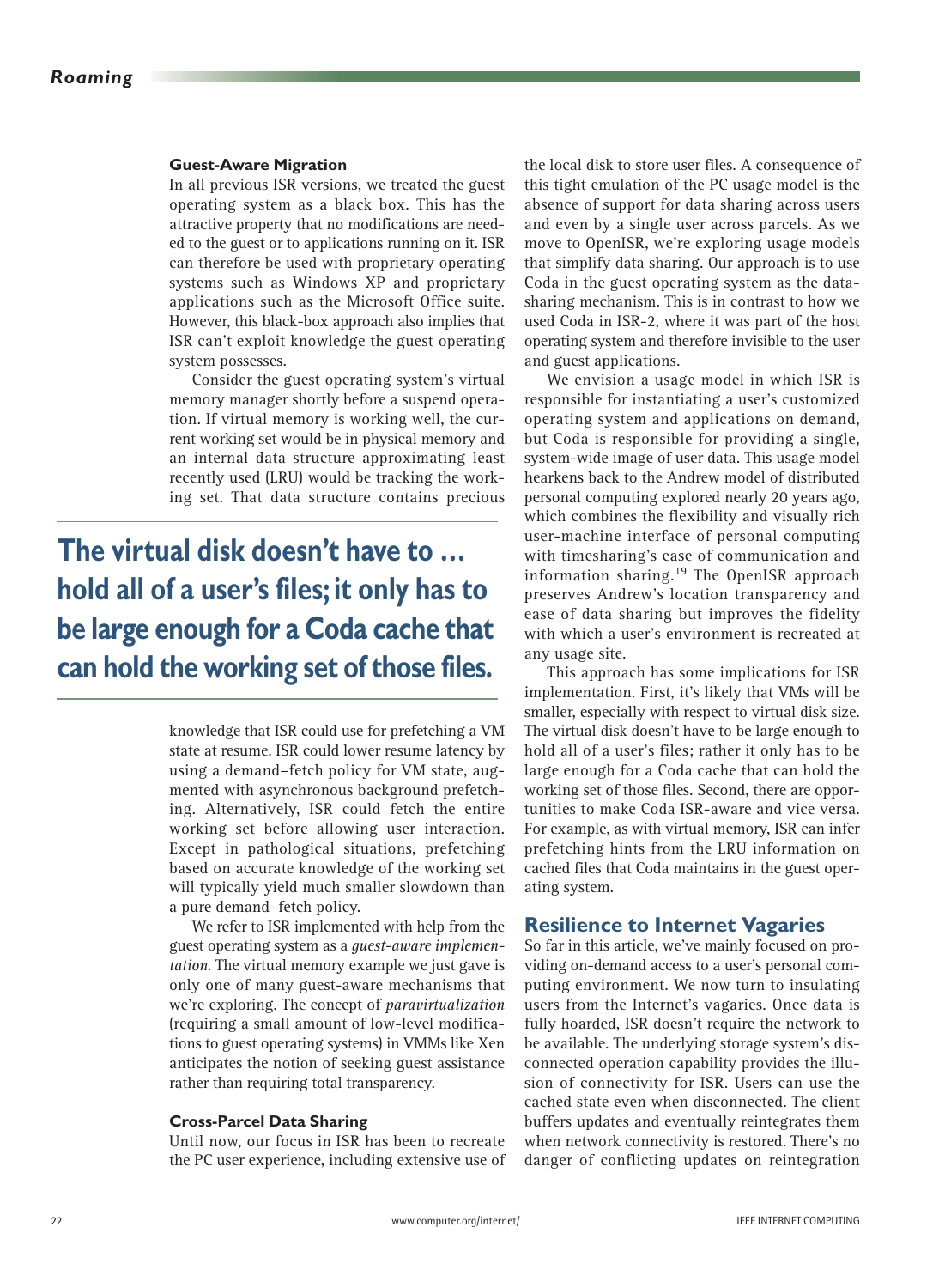because ISR enforces a single-writer model at VM granularity — resume occurs only after a lock on the entire VM state is acquired from ISR servers.

Thus, ISR is *asynchronous* in its network dependence. Connectivity is necessary while hoarding data and during eventual reintegration. For extended periods between these two events (possibly lasting many hours), total disconnection is acceptable and has absolutely no performance impact. If the ISR client is a laptop, a user can be as mobile and productive with it during the disconnection period as he or she is with a laptop today. Of course, the setup won't support direct use of the network (such as for Web browsing) while disconnected. But users can perform all other work (such as editing, authoring, and so on) that doesn't require network access.

ISR's asynchronous network dependence distinguishes it from the *synchronous* network dependence of thin clients. By definition, disconnected operation is impossible with thin clients. Furthermore, network quality must be sufficient at all times for crisp, interactive response. (Note that it's the worst case, not the average case, that determines whether a thin-client approach will be satisfactory.<sup>1</sup>) In addition to physical-layer transmission delays and end-to-end software path lengths, technologies such as firewalls, overlay networks, and lossy wireless networks add latency and other hurdles. Even with a pure demand–fetch policy, network latency affects ISR performance much less than thin-client performance. This is especially true for intensely interactive applications.

Interest in thin clients is high today because of frustration with PCs' high ownership costs. Unfortunately, dependence on thin clients might hurt the important goal of crisp, interactive response. Furthermore, an ISR client can leverage local graphics hardware accelerators, an increasingly common feature of today's computing landscape. Extensive evidence exists from the human–computer interaction community that interactive response times over 150 milliseconds are noticeable and begin to annoy a user as they approach one second. To achieve seamless mobility with thin clients, we need tight control of end-to-end network latency, which is difficult at Internet scale. Adding bandwidth is relatively easy, but reducing latency is much harder. We see ISR as a solution that trades off startup delay for crisp interaction. Once execution begins, all interaction

is local. At the same time, an ISR client matches a thin client's valuable property: it doesn't contain any long-term user state.

### **Establishing Trust**

The third problem we described in the "Liberating Personal Computing" section is establishing trust in unmanaged machines for transient use. To address this problem, we're creating a tool called Trust-Sniffer that helps a user incrementally gain confidence in a machine that is initially untrusted. Trust-Sniffer focuses on software attacks but doesn't guard against hardware attacks. Only physical surveillance or the use of tamper-proof or tamper-evident hardware could guard against hardware attacks such as modifying the basic input/output system (BIOS).

The root of trust in Trust-Sniffer is a small,

# **As ISR gains momentum, we envision a process of interleaved development and deployment in which each drives the other.**

lightweight device such as a USB storage device that users own and carry with them at all times. This trust initiation device boots the untrusted machine so that Trust-Sniffer can examine its local disk and verify the integrity of all software that would be used in a normal boot process. The integrity check compares the SHA-1 hashes of the kernel image and related boot software on disk against a list located on the trust initiation device. The list has the hashes of software that's known to be good. After verifying the normal boot process's integrity, Trust-Sniffer performs a reboot from disk.

In this step, Trust-Sniffer's *trust-extender module* is dynamically loaded into the kernel. As its name implies, this module is responsible for extending the zone of trust as execution proceeds. On the first attempt to execute any code that lies outside the current zone of trust (including dynamically linked libraries), the kernel triggers a *trust fault*. To handle a trust fault, the trust extender verifies the suspect module's integrity by comparing its SHA-1 hash against that of known, good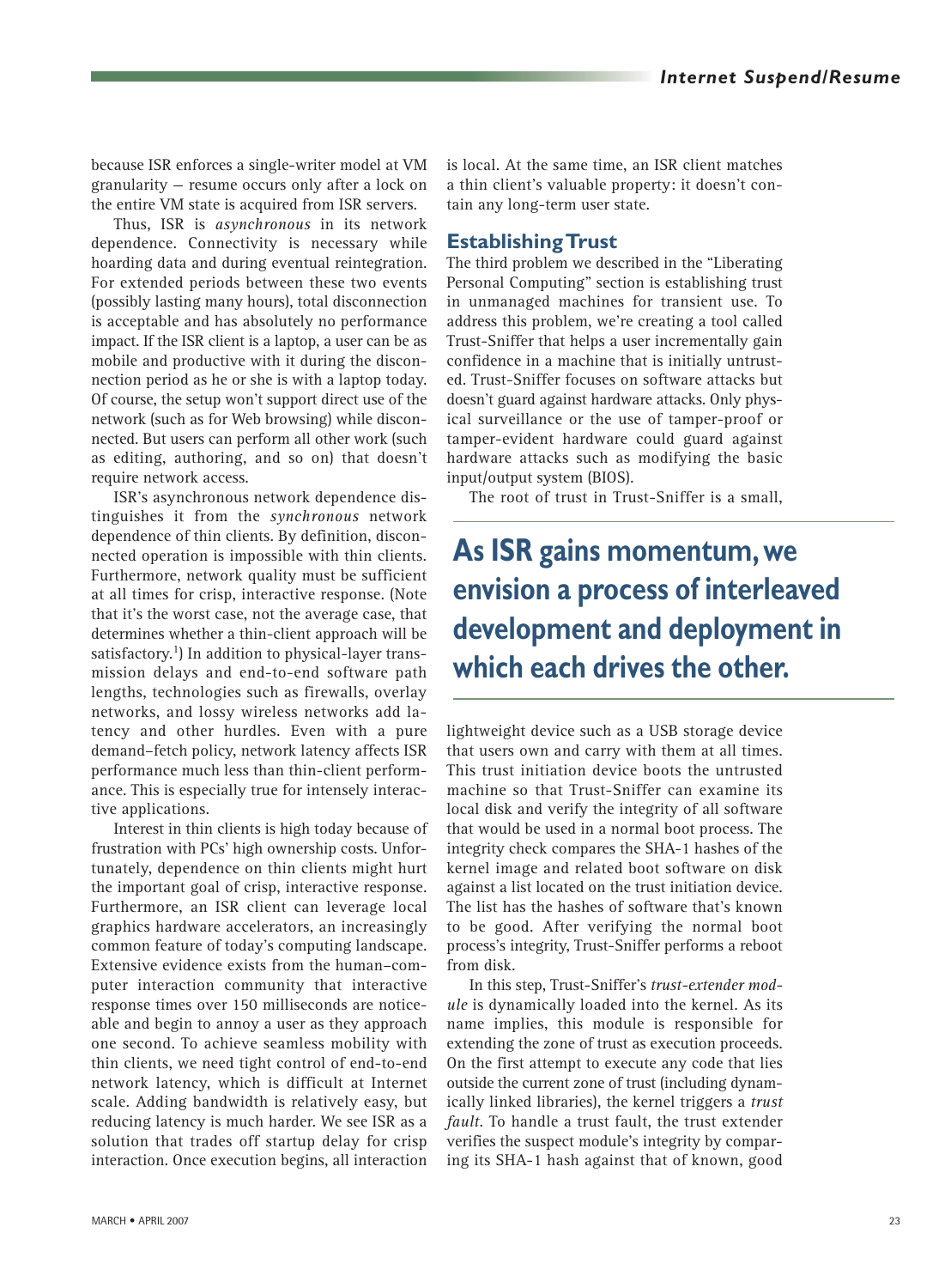modules. Execution stops if the trust extender can't establish the suspect module's integrity.

This staged approach to establishing confidence in an untrusted machine strikes a good balance between the needs of security, usability, and speed. Once users have gained confidence in a machine and its ISR software, they can perform ISR's resume step.

We plan to make the first OpenISR software<br>release in early 2007. The implementation involves a complete replacement of the Fauxide module shown in Figure 1 by a new loadable kernel module called Nexus. Our usage experience with ISR-3 has convinced us that a complete restructuring and replacement of this component is necessary to avoid subtle deadlocking issues that arise under conditions of heavy memory pressure. To conform to this restructuring, the Vulpes module in Figure 1 will also undergo major changes that will result in a new module. Although these are extensive client changes, our plan is to initially preserve the server code with minimal changes. This will let us begin deployment of OpenISR with limited functionality to the development team to gain hands-on usage experience as soon as possible. We'll then implement new server code that will use established authentication mechanisms such as Kerberos and Active Directory Services, avoiding the need for users to have SSH privileges on servers (an ISR-3 requirement). We see this as a critical requirement for expanding usage beyond a small deployment.

As ISR gains momentum, we envision a process of interleaved development and deployment in which each drives the other. The scale of eventual deployment will depend on the funding resources that we can obtain. A campus-scale deployment is our dream. Such a deployment, on the order of thousands of users, would be a strong validation of the ISR vision. Once it reaches that scale, we're confident that this tantalizing vision will become self-sustaining. **TG** 

### **Acknowledgments**

Internet Suspend/Resume is a registered trademark and OpenISR is a trademark of Carnegie Mellon University. All unidentified trademarks mentioned in this article are properties of their respective owners. This research was supported by the US National Science Foundation (NSF) under grant numbers CNS-0509004 and CCR-0205266, the National Science and Engineering Research Council (NSERC) of Canada under grant number 261545-3 and a Canada Graduate Scholarship, the Canadian Foundation for Innovation (CFI), and the Ontario Innovation Trust (OIT) under grant number 7739. Any opinions, findings, conclusions, or recommendations expressed in this material are those of the authors and don't necessarily reflect the views of the NSF, NSERC, CFI, OIT, Carnegie Mellon University, the University of Toronto, Intel, or Pennsylvania State University.

### **References**

- 1. N. Tolia, D.G. Andersen, and M. Satyanarayanan, "Quantifying Interactive User Experience on Thin Clients," *Computer*, vol. 39, no. 3, 2006, pp. 46–52.
- 2. P. Venezia, "Sun Whips Its Sun Ray Thin Client into Better Shape," *InfoWorld*, Aug. 2006.
- 3. T. Richardson et al., "Virtual Network Computing," *IEEE Internet Computing*, vol. 2, no. 1, 1998, pp. 33–38.
- 4. D. Johnson, "Ajax: Dawn of a New Developer," *Java World*, Oct. 2005.
- 5. L. Grinzo, "Getting Virtual with VMware 2.0," *Linux Magazine*, June 2000.
- 6. P. Barham et al., "Xen and the Art of Virtualization," *Proc. 19th ACM Symp. Operating Systems Principles*, ACM Press, 2003, pp. 164–177.
- 7. R. Campbell, *Managing AFS: The Andrew File System*, Prentice Hall, 1998.
- 8. J.G. Steiner, C. Neuman, and J.I. Schiller, "Kerberos: An Authentication Service for Open Network Systems," *Usenix Conf. Proc*., Usenix Assoc., 1988, pp. 191–202.
- 9. M. Kozuch and M. Satyanarayanan, "Internet Suspend/ Resume," *Proc. 4th IEEE Workshop Mobile Computing Systems and Applications*, IEEE CS Press, 2002, p. 40.
- 10. M. Kozuch et al., "Seamless Mobile Computing on Fixed Infrastructure," *Computer*, vol. 37, no. 7, 2004, pp. 65–72.
- 11. M. Satyanaranyanan et al., "Towards Seamless Mobility on Pervasive Hardware," *Pervasive and Mobile Computing*, vol. 1, no. 2, 2005, pp. 157–189.
- 12. M. Satyanaranyanan, "The Evolution of Coda," *ACM Trans. Computer Systems*, vol. 20, no. 2, 2002, pp. 85–124.
- 13. N. Tolia et al., "Integrating Portable and Distributed Storage," *Proc. 3rd Usenix Conf. File and Storage Technologies*, Usenix Assoc., 2004.
- 14. R. Caceres et al., "Reincarnating PCs with Portable Soul-Pads," *Proc. Mobisys 2005: 3rd Int'l Conf. Mobile Systems, Applications, and Services*, Usenix Assoc., 2005.
- 15. M. Kozuch et al., "Enterprise Client Management with Internet Suspend/ Resume," *Intel Technical J*., vol. 8, no. 4, 2004.
- 16. P. Schwann, "Lustre: Building a File System for 1,000-node Clusters," *Proc. 2003 Linux Symp*., 2003; http://archive. linuxsymposium.org/ols2003/Proceedings/All-Reprints/ Reprint-Schwan-OLS2003.pdf.
- 17. P. Nath et al., "Design Tradeoffs in Applying Content